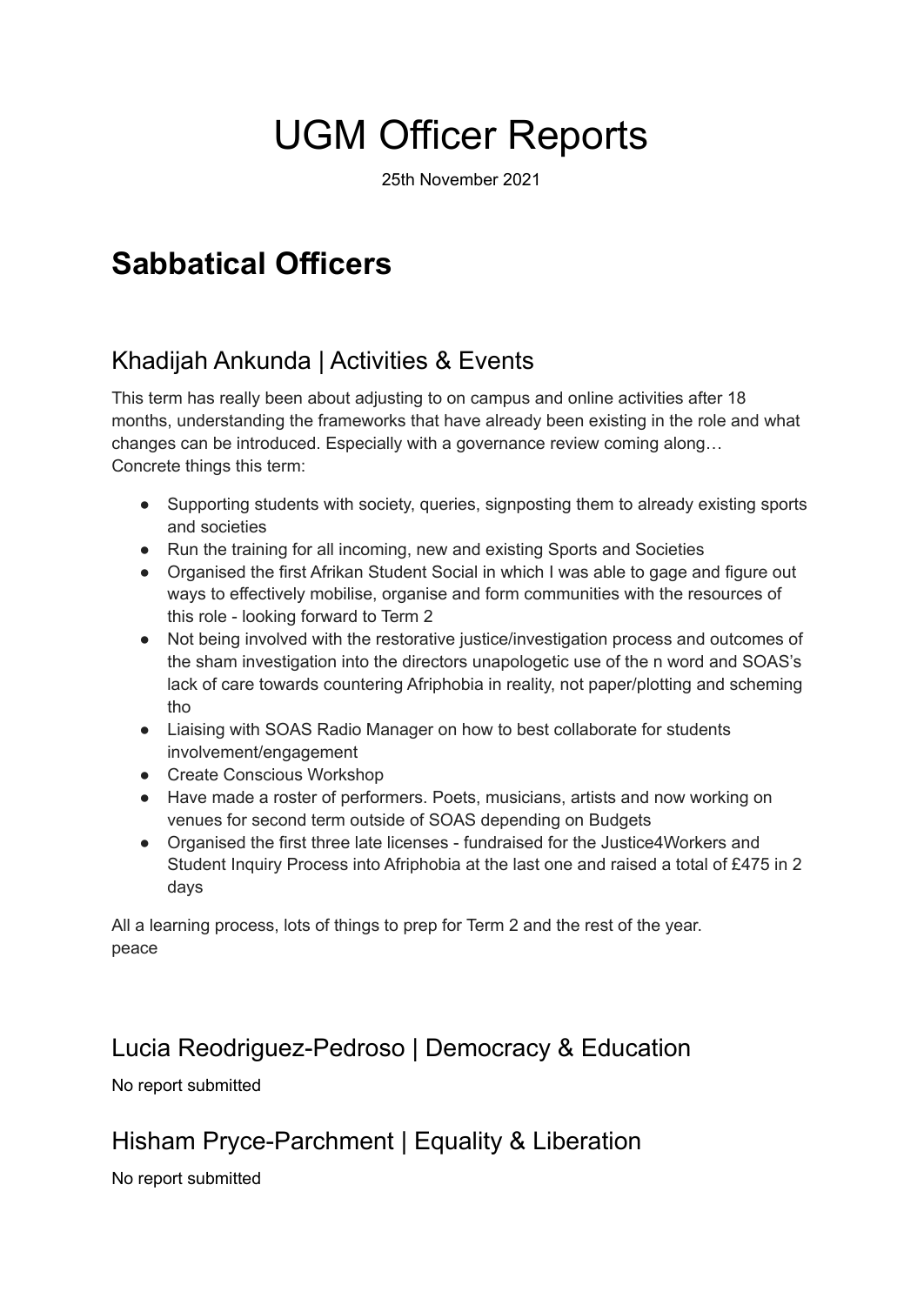# Ella Spencer | Welfare & Campaigns

My priority since the start of term has been recruiting new members for campaigns after a hard year of organising online during the pandemic reduced most campaigns to depending on a few core members. I'm happy to say that this has been really successful. All the campaigns have had new members coming consistently to meetings, beginning to take more ownership and actively participating. Doing organising meetings in person again, meeting new people and working on new ideas has been the highlight of my role so far.

The Justice For Workers campaign had a victory earlier in the term when the demand for the cleaners' version of the rota (which splits up shift patterns) was finally implemented by the management team after a year of campaigning and the threat of strike action. We celebrated this victory as a reminder that collective power & amp; strike action work! SASS (SOAS Against Surveillance & Securitisation) held a 'Cookies Against Cages' stall that encouraged students to fill out an objection for a new prison planned in Essex as part of the government's New Prisons Programme which will hugely expand incarceration in the UK. Over 50 objections were filed & students were excited to join the campaign and mobilise around abolition on campaign beyond. We recently began having meetings with senior management and the Palestine Society to continue the conversation around academic boycott which was started with last year's sabbs, with the intention of getting SOAS to commit to a boycott of the setter-colonial Israeli state in response to the call of Palestinian civil society for BDS (Boycott, Divestment and Sanctions) reaffirmed by the SOAS community in the 2015 referendum which voted in favour of BDS by overwhelming majority, and this years UGM motion.

Over the last month, myself and the other sabbs have been working closely with the two unions on campus, the UCU & amp; UNISON, to stay updated on the strike action which has now been confirmed for three days next week (1st-3rd December), alongside Action Short of a Strike (working exclusively to contract) and the possibility of escalation in term 2. We have held regular 'strike forums' online and in person, hosted by the SU with the two unions as a chance for students and workers to come together and hear about the reasons workers are striking and how these issues are connected to students - their working conditions are our learning conditions! Since the strike days were confirmed, we have been working hard alongside students & amp; staff to organise the logistics of the picket line, start planning teach-outs and put together resources for students which explain the reasons for the strike, how students can support it and what academic support measures are being put in place by the school. It has been an honour to work alongside such passionate and dedicated students and staff and I can't wait to learn more together on the picket line. Hope to see you there!

# **Executive Officers**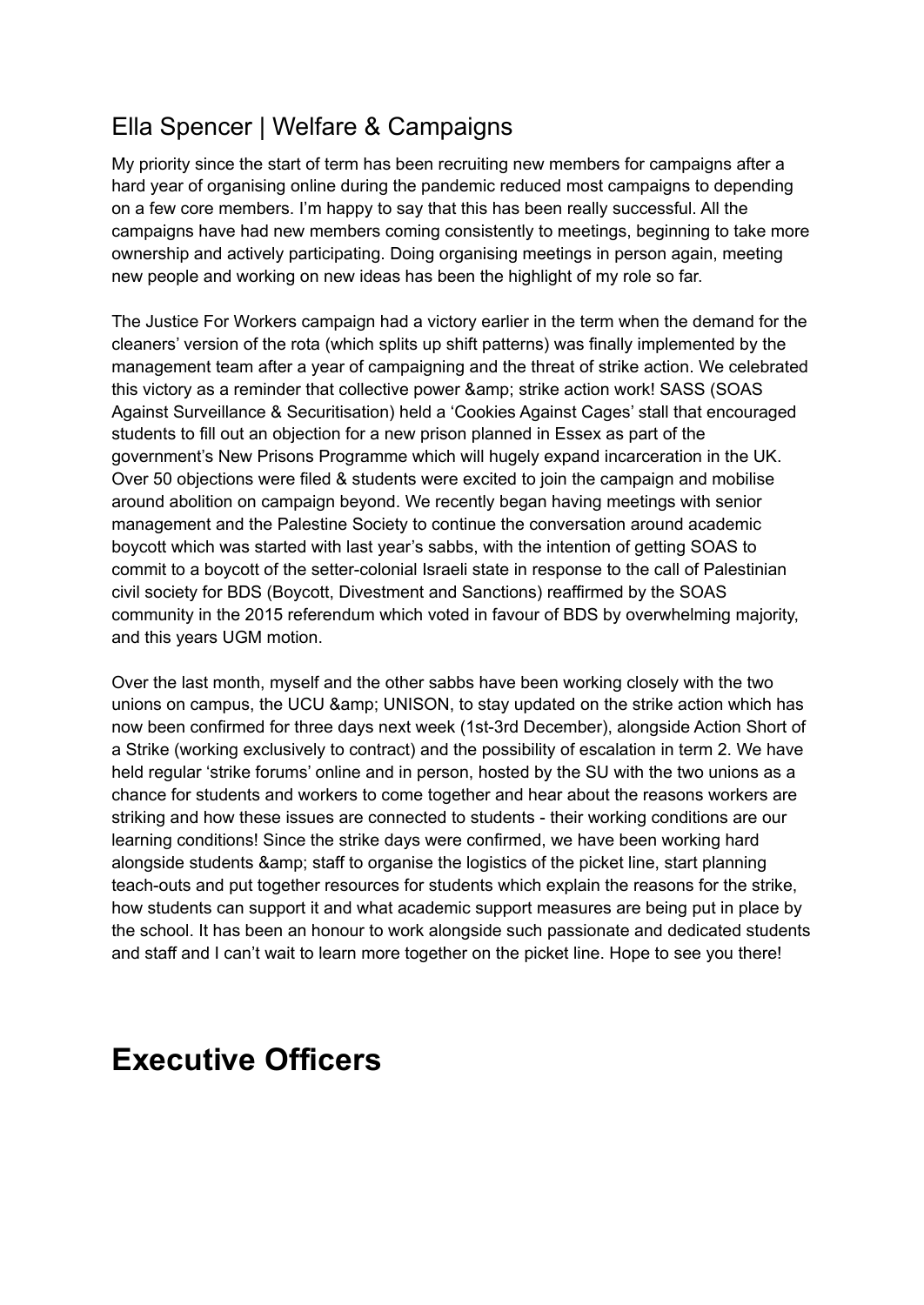# Mahek Arora | Academic Affairs

No report submitted

# Neelam Aslam | Anti-Racism

I am planning an event which I'll give the name 'Friends Reunion'.

It's about asking everyone to bring their cultural or regional music with them and we'll play those songs and ask everyone to dance on these different songs.

It will create an understanding and respect for each other's music and culture and would result in a meetup of people of different ethnicities and backgrounds.

I just want to start from this and then in the coming days with the collaboration of the British Red Cross Society I'll organize events about what Racism is and how we can discourage that. I am planning my first event in January or in an ideal case before Christmas.

#### Lena Koch | Campaigns

No report submitted

# Felix Henson | Disabled Students' & Carers

No report submitted

## Ayat El-Naili | Entertainment

No report submitted

# Jacynthe Roesch | Environment

Since October I've been in contact with many people and been involved in a couple of groups; the Economics Sustainability Action Group organised by Yannis Dafermos and the student led SOAS Climate Justice (CJ) Group (student led). The CJ group is a newly formed group of a dozen students who are looking to do three things: 1) small actions around SOAS 2) providing information on environmental issues 3) connecting with wider campaigns to join in marches and protests. If you would like to join, here is the whatsapp link for the main group - there are subgroup for different actions, see description in whatsapp <https://chat.whatsapp.com/EdnrCQvsm1DBjBLjAYwcYB>

Supported the CJ Group in requesting some funding from the green community fund (from Solar SOAS) for implementing a 3 part e-waste scheme on campus. 'Repair' - To subsidise electronic repairs for SOAS students (laptops, phones etc.), 'Reuse' - to provide students with information on donation platforms that would reuse their electronics and subsidise shipping costs and finally 'Recycle' - A voluntary disposal service for students' electronics and electrical goods in the form of a recycling collection point in the SU - to deposit anything from broken headphones, tablets or toasters!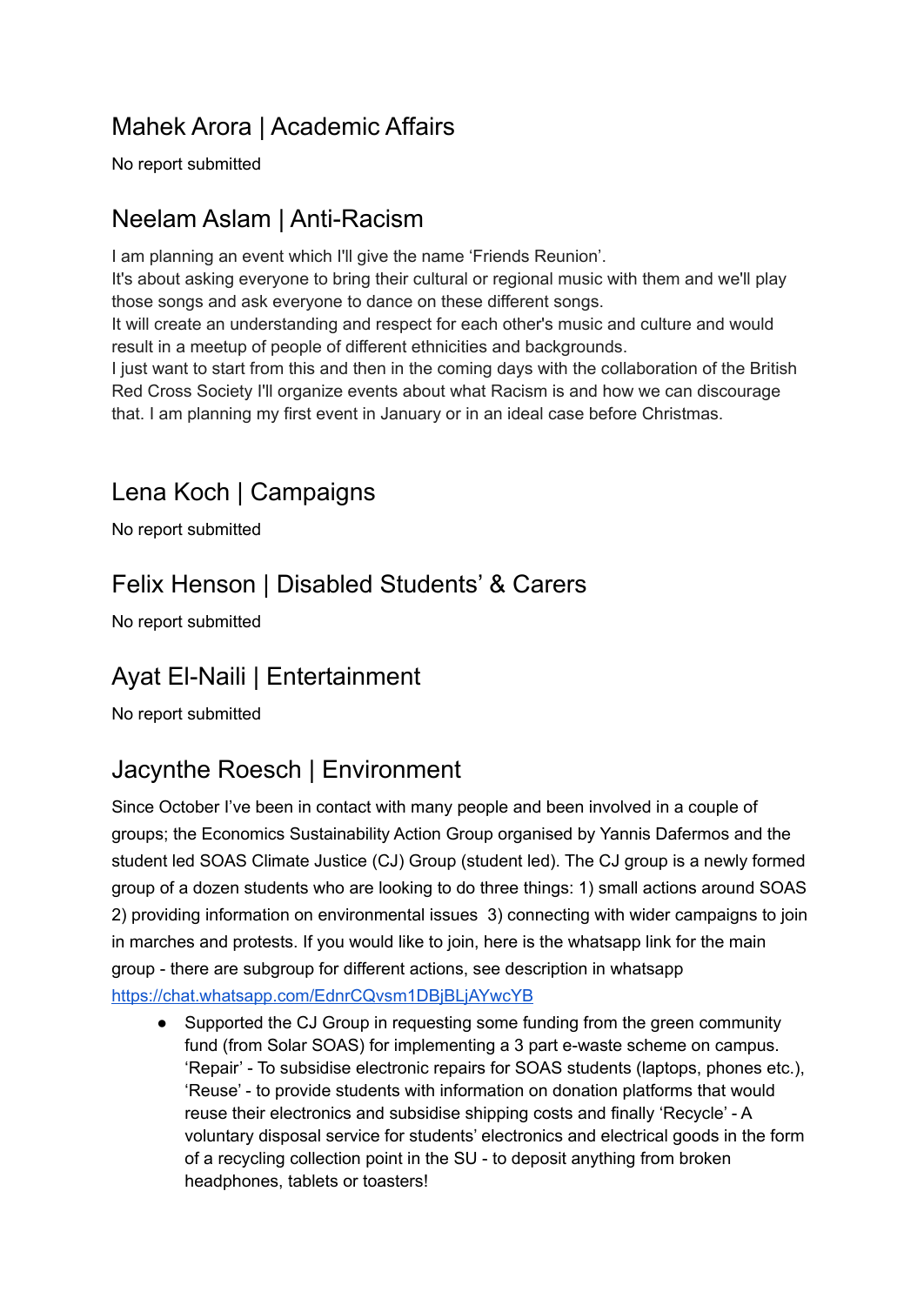- Organised a circular economy clothes swap last week in collaboration with the Open Economics Forum society. I will support the students in the CJ group to hold regular clothes swaps events in the future.
- Helped organise an anti consumerist + black friday screening on Tuesday 23rd after the screening of the film 'tomorrow' by the SOAS Development Society. The CJ group will show a short clip raising awareness of the environmental and social impacts of Black Friday, which is this Friday 26th November.
- Connected with other environmental student societies like Creative Cafe to support and promote their activities.
- Met with Jack Di Francesco, the Governance, communication & Sustainability Coordinator at SOAS who explained the structure and history of environmental groups and societies at SOAS. Among many other things I learned that the disposable plastic cups currently used in the bar during late licenses are a short-term issue due to some building works happening behind the bar. I have contacted Khaled, the Commercial Services Manager who is responsible for the bar, to consider some paper cups instead, as a better short-term option until full access to the dishwashers can be had again.

#### Julia Soldrzynski | International

No report submitted

# Krizzel Mapaye | LGBTQIA+

No report submitted

# Anna Löfstrand | Mature Students

Hi All!

I'm happy and excited to be representing all the mature students here at SOAS. Since the election, I've been working hard to get to grips with the role and find the best ways to be your advocate and your conduit on Campus. If you haven't already, drop me a message at mature@soas.ac.uk and join the Mature Students Microsoft Teams Channel so that we can connect (link:

[https://teams.microsoft.com/l/team/19%3avcr23RaSFcJlWqFzMmrsCMWq87FIe37IKCNAY\\_](https://teams.microsoft.com/l/team/19%3avcr23RaSFcJlWqFzMmrsCMWq87FIe37IKCNAY_8s7F01%40thread.tacv2/conversations?groupId=77e0ff00-dad8-42fa-bed2-23aaff1da214&tenantId=674dd0a1-ae62-42c7-a39f-69ee199537a8) [8s7F01%40thread.tacv2/conversations?groupId=77e0ff00-dad8-42fa-bed2-23aaff1da214&te](https://teams.microsoft.com/l/team/19%3avcr23RaSFcJlWqFzMmrsCMWq87FIe37IKCNAY_8s7F01%40thread.tacv2/conversations?groupId=77e0ff00-dad8-42fa-bed2-23aaff1da214&tenantId=674dd0a1-ae62-42c7-a39f-69ee199537a8) [nantId=674dd0a1-ae62-42c7-a39f-69ee199537a8\)](https://teams.microsoft.com/l/team/19%3avcr23RaSFcJlWqFzMmrsCMWq87FIe37IKCNAY_8s7F01%40thread.tacv2/conversations?groupId=77e0ff00-dad8-42fa-bed2-23aaff1da214&tenantId=674dd0a1-ae62-42c7-a39f-69ee199537a8).

I will be doing a hand off with Sara Lloyd-Knibbs, the former Mature Students Officer, in the coming weeks so I can continue the work she started around better support for learning and access on campus. Please reach out if you have any questions, concerns, or ideas about how SOAS can work better for you! Also, I want to start holding some events next term, and I'd love to know the kind of things you'd like to do!